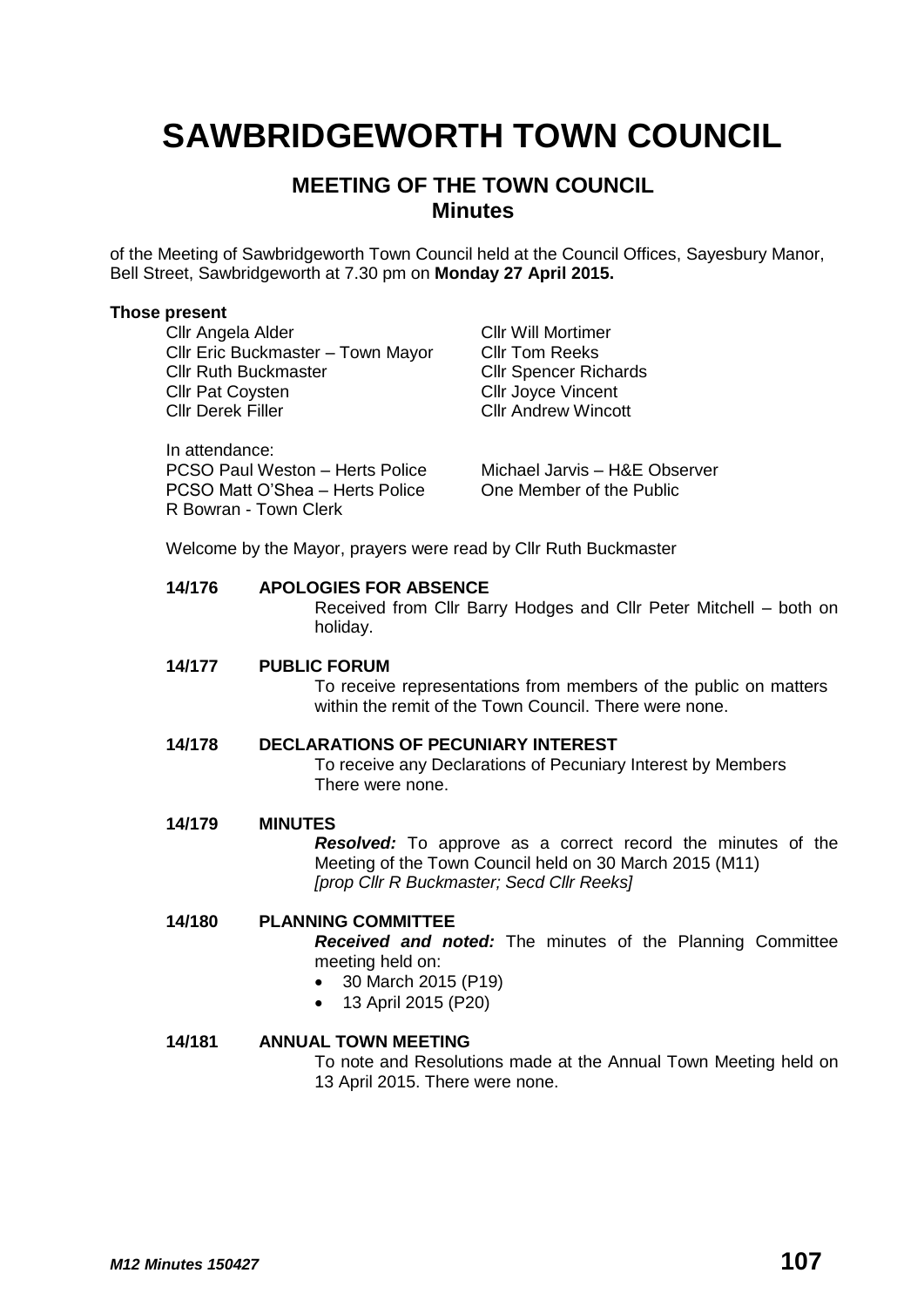## **14/182 MAYOR'S CORRESPONDENCE/COMMUNICATIONS**

To receive the Mayor's appointments and communications

- o Letter received from Gary Hanson thanking the council for a grant
- o Thanks given to all councillors for their term in office and to the council staff who have supported them
- o Best wishes to Cllrs Mitchell, Vincent and Wincott who were not standing for election to the new council.
- o Attended Congregational Church's Easter Egg hunt
- o Attended two St Georges day parades
- o Attended Friends of Pishiobury Park AGM, mixed feelings about the presence of cattle, talk of it becoming a local nature reserve and noted a new carved sculpture in the picnic area.
- $\circ$  Hosted Civic Awards and the distribution of Mayors Fund  $-$ £4,000 to Youth Create
- o There will be a Garden Party on 10 May in aid of the Town Twinning Association.
- o There will be a lighting of the town beacon at 21:32 hrs on 08 May to mark VE Day
- o May Fayre is on Sunday 03 May on and around Fair Green.
- o The CEO of EHDC, George A Robertson, is retiring after the May election. The recruitment process is in place and it is expected that a replacement will be in post by October 2015.

#### **14/183 REPRESENTATIVES REPORTS**

To receive representatives reports from:

- o Hertfordshire Police PCSO Paul Weston reported:
	- o Youngsters throwing stones at cattle in Pishiobury Park, also strong smells of cannabis.
	- o Preparations for low level policing at May Fayre on 03 May
	- o Crime levels stay low as reported previously
	- o No further progress has been made on the cemetery break-in.
	- o The Mayor complimented officers on their Operation STOMP
	- o Mr Norman Manion advised that he was receiving unsolicited calls at night from Neighbourhood Watch and asked for them to be discontinued.

# **14/184 CLERK'S REPORT**

o

To receive and note the Clerk's report

- Staff Arrangements. Tracey Dobinson is recovering from her knee replacement operation. Terry Wilson is covering her shifts on Sawbobus.
- Election 2015. Members will be aware that there are 15 valid nominations for the town council election scheduled for 07 May. This means that there will be a poll and the 12 candidates receiving the most votes will be elected to form the new council.
- Town Cemetery. Major maintenance works are planned at the cemetery on week commencing 11 May. This includes tree surgery work and relaying the pea shingle over the road ways. For safety reasons the cemetery will be closed to vehicular traffic